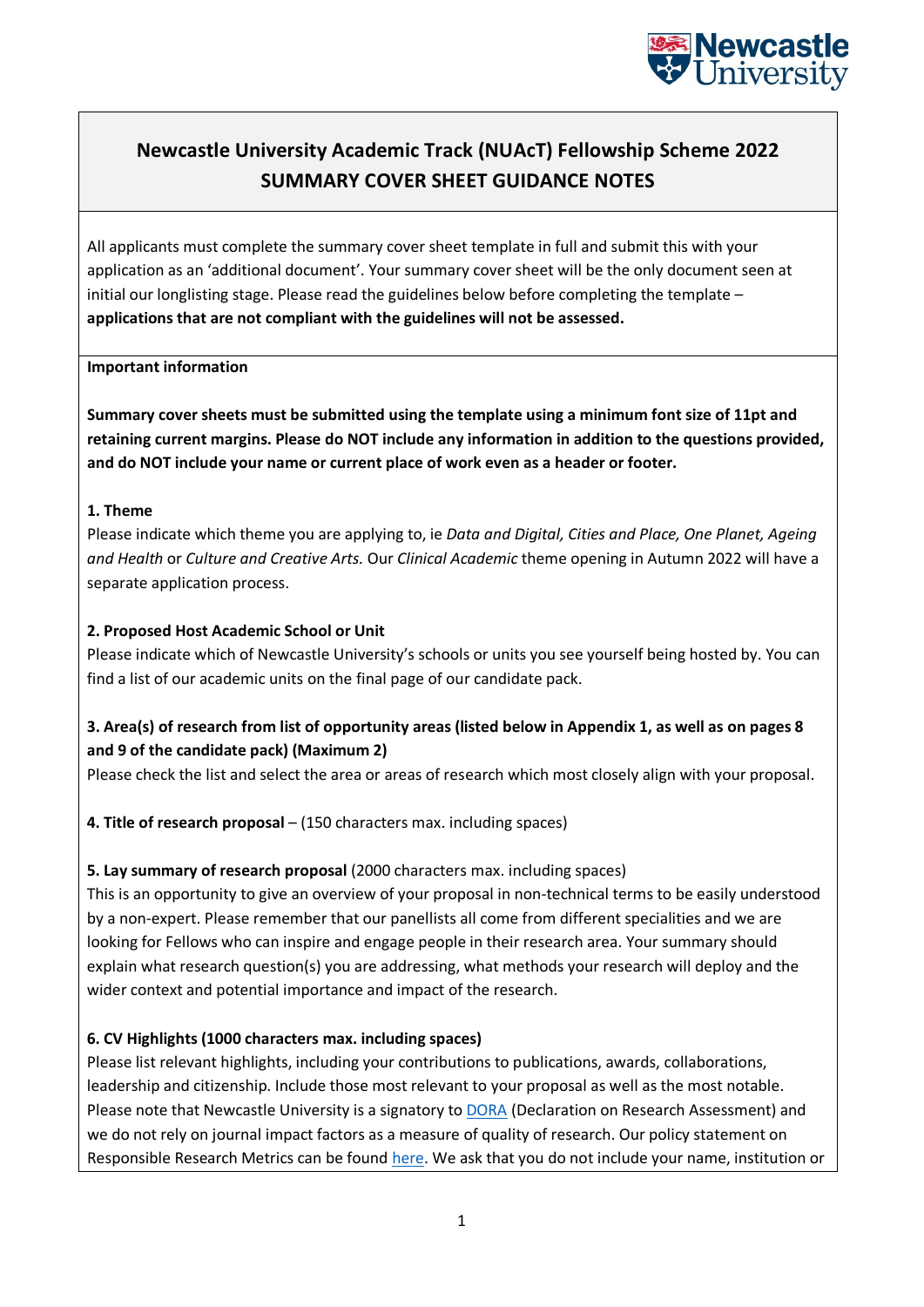

full citations, but encourage you to highlight what your contribution to a paper or collaboration has been, and why it is important or impactful.

# **7. Year PhD awarded (or equivalent qualification)**

Please let us know what year your PhD (or equivalent qualification) was awarded. If you do not hold a PhD but have an equivalent qualification or experience, please provide details under the section 'CV Highlights'.

# **8. How would you contribute to and add value to the thematic area at Newcastle University? (1000 characters max. including spaces)**

Please explain how your research fits with, potentially complements or furthers and enhances activity that is already being carried out at Newcastle University within the theme you have applied to (Ageing & Health, Cities & Place, Culture & Creative Arts, Data & Digital or One Planet).

# **9. How have you contributed to the wider research community and how will you contribute to Newcastle University's work on building a more positive research culture? (1000 characters max. including spaces)**

NUAcT Fellows are instrumental members of our academic community and help shape not only our environment but also our workplace culture. We are looking for candidates who have a genuine interest and commitment to becoming strong role models for EDI and who can be proactive in helping us to increase and support under-represented groups at all levels within the University. NUAcT Fellows are active in this in many ways - for example getting involved in outreach work, developing and implementing initiatives to support under-represented groups, establishing or joining peer support or mentoring groups or working with relevant university committees. (These are just a few examples – this list is not exhaustive.)

In this section explain how you will contribute positively to our workplace culture. It would be helpful to include examples of previous relevant activity if you can. We are looking for candidates who can demonstrate a genuine interest and commitment to becoming strong advocates and role models, and who can be proactive in helping us to develop a welcoming, supportive and inclusive environment at all levels within the University.

## **10. Extenuating circumstances (1000 characters max. including spaces).**

We want to ensure that any extenuating circumstances are taken into account when considering your application. This information will ensure that the panel can assess your research outputs in relation to the amount of time you have spent in research, and we welcome applications from candidates with unconventional career paths. You may use this section to:

- provide dates of any career breaks or periods of working part-time, or any other relevant information (such as the impact of Covid-19) that may have impacted your career trajectory to date
- let us know of any time spent working in non-research roles since your PhD
- give details of relevant experience equivalent to a PhD for non-Doctoral applicants
- explain why you identify as an early career researcher if this may not be clear